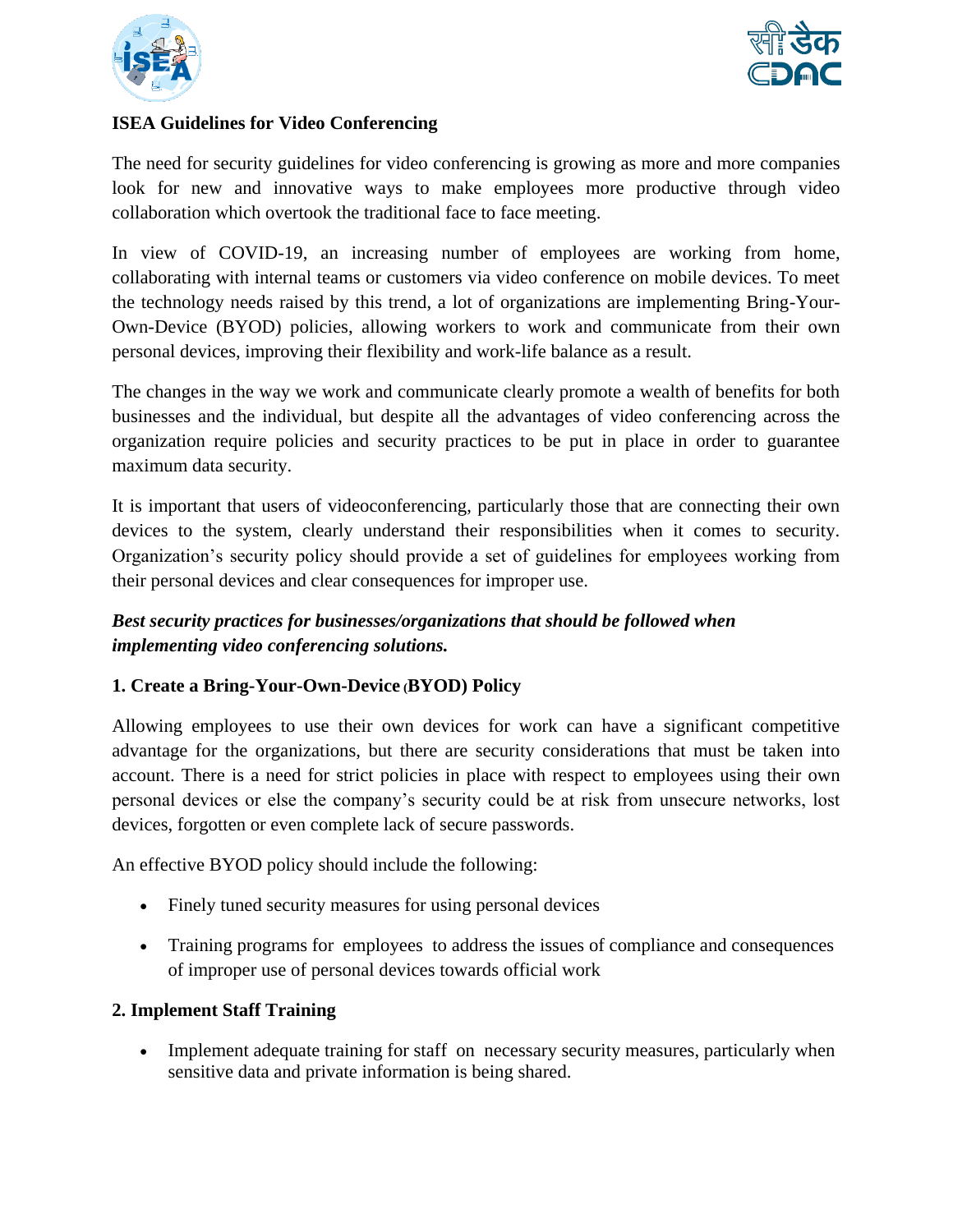



- Create and enforce appropriate standard operating procedures (SOPs) with device support and usage policy, encouraging users to follow security protocols and update their devices when necessary.
- Procedures should include things to be aware of in a video conference simple things like what settings to use in order to prevent unwanted guests joining the call, and what equipment to switch off at the end of a call.

# **3. Review & Update Video Systems**

- Review and enable appropriate security and privacy settings to prevent threat actors from exploiting known vulnerabilities.
- Use video conferencing systems/apps which support encryption. If it is not supported there is a greater risk of sensitive data falling into the wrong hands.
- **Patching**: Make sure video conferencing software is patched with the latest vendorprovided updates and have automated upgrades turned on.

## **4. Secure Networks and Devices**

- Transmitting sensitive information and data across internal and external networks, businesses/organizations need to be assured that their conferencing solution is safe and not susceptible to security breaches.
- There should be a process in place to ensure that the devices used to access organization network are safe. The devices should have not been subjected to modifications such as jailbreaking, rooting, threatening malware, spam, or applications that can compromise the organization network or data.
- Make sure users and devices that are accessing the organization network on-premise or off-premise can be identified and allowed connectivity only if they are authorized and meet company policy.

## **5. Check the Signs**

Most security-minded video conferencing systems use single sign-on (SSO) for user authentication because it greatly reduces the risk of user credentials being lost, stolen or compromised. SSO allows users to keep track of one set of credentials and system admin to track, control access to all video conferencing units quickly determine which video systems were breached, what occurred during the breach, and lock the system to control damage.

## **6. Use Meeting Lock/password for enhanced privacy**

Using meeting scheduler, choose password protection where attendees will need to enter the secret password in order to join the meeting

## **7. Protect video conference units with permissions**

Video conferencing can quickly lead to security issues if the wrong people are inadvertently given access to communications. For example by using open virtual meeting spaces for private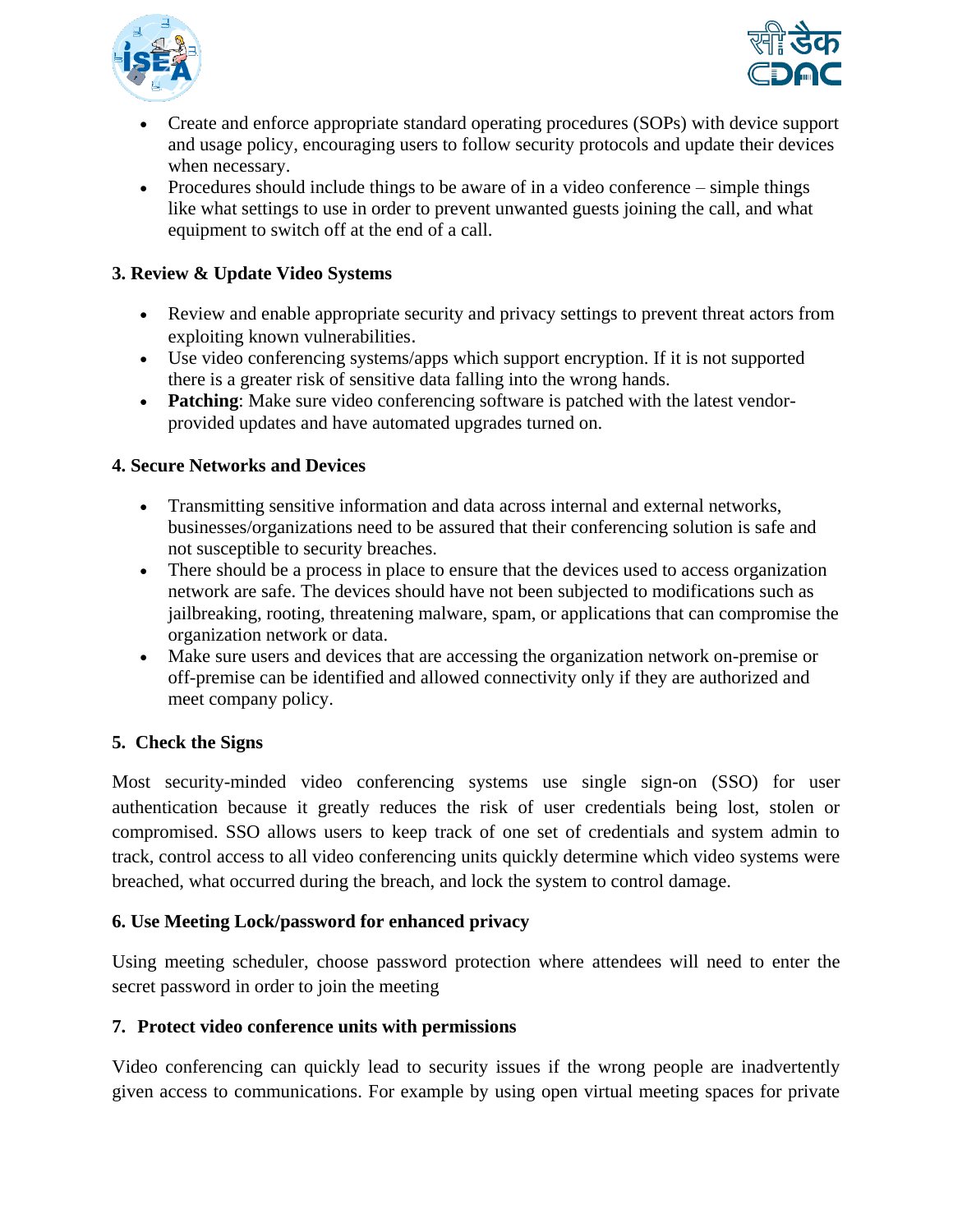



meetings, or not getting the settings right when inviting participants. Creating different access levels for different types of conferences, controls can be built in accessing the communication where many video conferencing platforms support the creation of dedicated groups and team collaboration platforms

# **8. Check Meeting Links**

When you receive a meeting invitation, verify that it's from a known, trusted sender. Also, check the meeting link before clicking, watching out for malicious links with ".exe," for example. There's a steep rise in phishing attempts where malicious links have the names of video conferencing vendors embedded but they take you to malicious login sites. Using password embedded links will increase security and reduce war dialing, a technique used to discover or guess the meeting ID.

## **9. Report Suspicious Activity**

Remember to report any suspicious activity to organization Information Security and Information Technology teams. In case of an external video conferencing technology for nonwork related calls, reach out to the vendor for the best way to report suspicious activities.

## **10. Have a Video Conferencing Policy in Place**

A video conferencing policy enables to set clear boundaries and expectations for users. In addition to outlining user permissions for conducting video conferences in-house, rules should take into account those who will be connecting remotely. Companies entrusted with especially sensitive information, such as hospitals and financial institutions will want to be specific about who can connect with via video conference, such as pre-approved vendors and clients. A few guidelines most video conferencing policies include are:

- Users must get permission to record a video conference from everyone on the call.
- Personal mobile devices should not be used to record video conferences.
- Sensitive information should be discussed in designated video conference rooms and not in public places or open office spaces.
- Video conferences conducted at a user's desk should train the camera to focus on the users face, and any visible confidential data should be removed from camera view.
- Cameras and microphones should be turned off when not in use.
- Remote control of cameras is for authenticated users only.

# **Video Conferencing Protocol**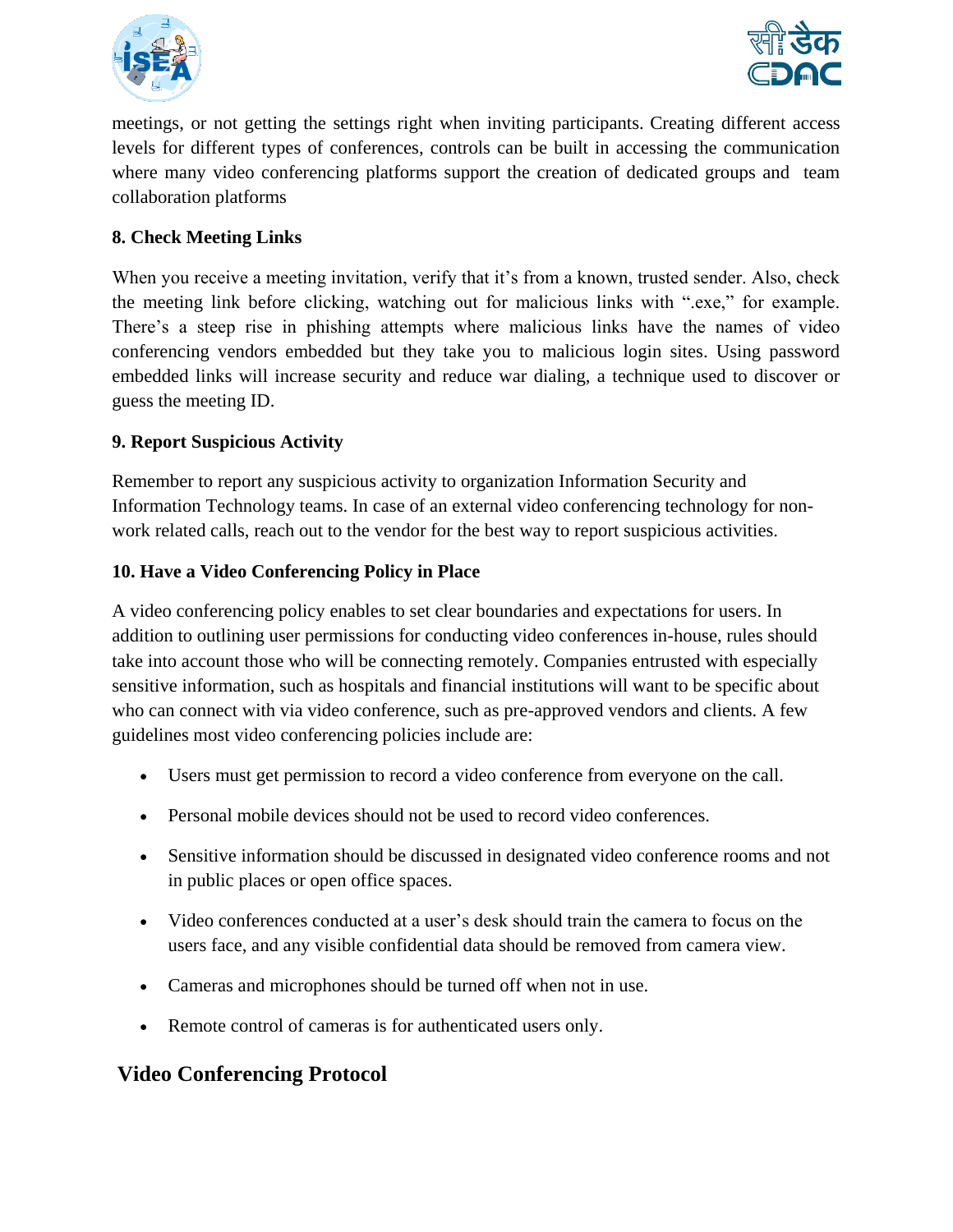



#### **1. Be prepared and on-time for the meeting**

Make a meeting agenda in advance, send it out to attendees and stick to it throughout the call. Not only does it help with productivity and efficiency, it will also set the tone for the meeting and give others time to prepare their questions and contributions.

## **2. Keep it brief**

Keep your video calls short and to the point. Everyone has schedules that are jam-packed these days, and perky conversation not only is unproductive and time-consuming but can also be extremely frustrating.

#### **3. Utilize visuals to enhance participant interest**

Visuals are a great way to keep a meeting interesting and fresh. Sharing applications, PowerPoint presentations, [videos,](https://www.postaffiliatepro.com/blog/how-to-use-videos-for-affiliate-marketing/) charts, graphs and anything else for real-time collaboration will enhance participation interest.

#### **4[.Record the video conference](https://www.lifesize.com/en/video-conferencing-blog/conference-call-recording) for absent colleagues**

[Record video call](https://www.lifesize.com/en/video-conferencing-app/recording-streaming) so that late or absent colleagues can later view the information if it fits to the organizations video conferencing policies.

## **5. Mute when not speaking**

If there are several people on a call or a group meeting, with unmuted microphones, the background noise can be extremely distracting. As a common courtesy to others, always mute microphone when a participant is not speaking.

#### **6. Minimize distractions**

It is important to make sure that everyone is focused on the meeting at hand and not on other distracting tasks like putting smartphone on silence or out of sight during meeting, disabling popup notifications, chats, calender notification and emails when sharing screen with other participants.

#### **7. Don't forget to be yourself**

Just like texting, talking on the phone or walking over to your colleague's desk and chatting in person, the video conferencing experience is about what's being discussed. So don't bother when it comes to getting on camera — just be yourself!

#### **8. Keep meetings right-sized**